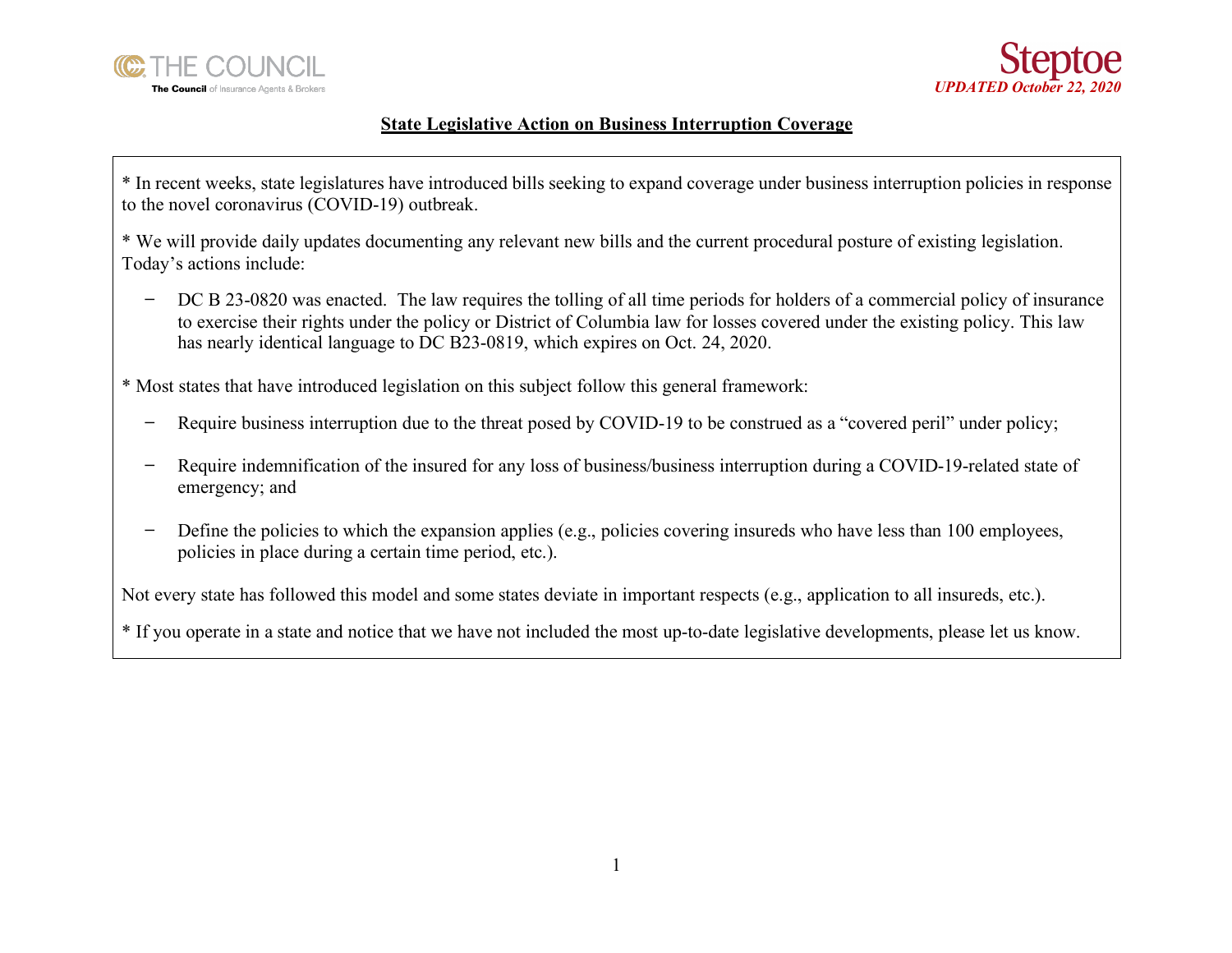



## *Business Interruption Legislation*

| <b>State</b>            | <b>Bill</b>    | <b>Procedural</b><br><b>Posture</b>                                                                                                                                                                                         | <b>General Overview</b>                                                                                                                                                                                                                                                                                                                                                                                                                                                                                                                                                                                         | <b>Indemnification</b> | <b>Application to</b><br><b>Insureds</b>                                                                                 | <b>Duration of</b><br><b>Application</b>                                                |
|-------------------------|----------------|-----------------------------------------------------------------------------------------------------------------------------------------------------------------------------------------------------------------------------|-----------------------------------------------------------------------------------------------------------------------------------------------------------------------------------------------------------------------------------------------------------------------------------------------------------------------------------------------------------------------------------------------------------------------------------------------------------------------------------------------------------------------------------------------------------------------------------------------------------------|------------------------|--------------------------------------------------------------------------------------------------------------------------|-----------------------------------------------------------------------------------------|
| California              | AB 1552        | Amended and<br>re-referred to<br>the Committee<br>on Education<br>(Jun. 29,<br>$2020$ ; referred<br>to the<br>Committee on<br>Rules (Jun. 30,<br>$2020$ ; referred<br>to the<br>Committee on<br>Insurance<br>(July 2, 2020) | Provides that commercial insurance<br>policies that provide coverage for business<br>interruption must rebuttably presume in a<br>case in which the insured alleges that<br>business interruption was due to COVID-<br>19 that COVID-19 was present and caused<br>physical damage to that property which<br>was the direct cause of the insured's<br>business interruption.<br>Prohibits COVID-19 from being<br>construed as a pollutant or contaminant<br>for purposes of any exclusion within a<br>commercial insurance policy unless<br>viruses are expressly included in that<br>exclusion policy language. |                        | Applied to all<br>commercial insurance<br>policies that provide<br>coverage for business<br>interruption.                | Applies both<br>prospectively<br>and<br>retroactively<br>to March 4,<br>2020.           |
| District of<br>Columbia | DCB<br>23-0935 | Passed City<br>Council and<br>transmitted to<br>the Mayor<br>(Oct. 20,<br>$2020$ ;<br>Introduced<br>(Oct. 5, 2020)<br>(Redundant<br>based on<br>enactment of<br>DC B 23-<br>0820.                                           | Requires on an emergency basis, due to<br>congressional review, for the length of the<br>public health emergency and for 90 days<br>thereafter, the tolling of all time periods<br>for holders of a commercial policy of<br>insurance to exercise their rights under the<br>policy or District of Columbia law for<br>losses covered under the existing policy.                                                                                                                                                                                                                                                 |                        | Applies to all insurance<br>policies covering losses<br>in the District of<br>Columbia in force as of<br>March 25, 2020. | Will remain<br>in effect for<br>no longer<br>than 90 days<br>starting Oct.<br>24, 2020. |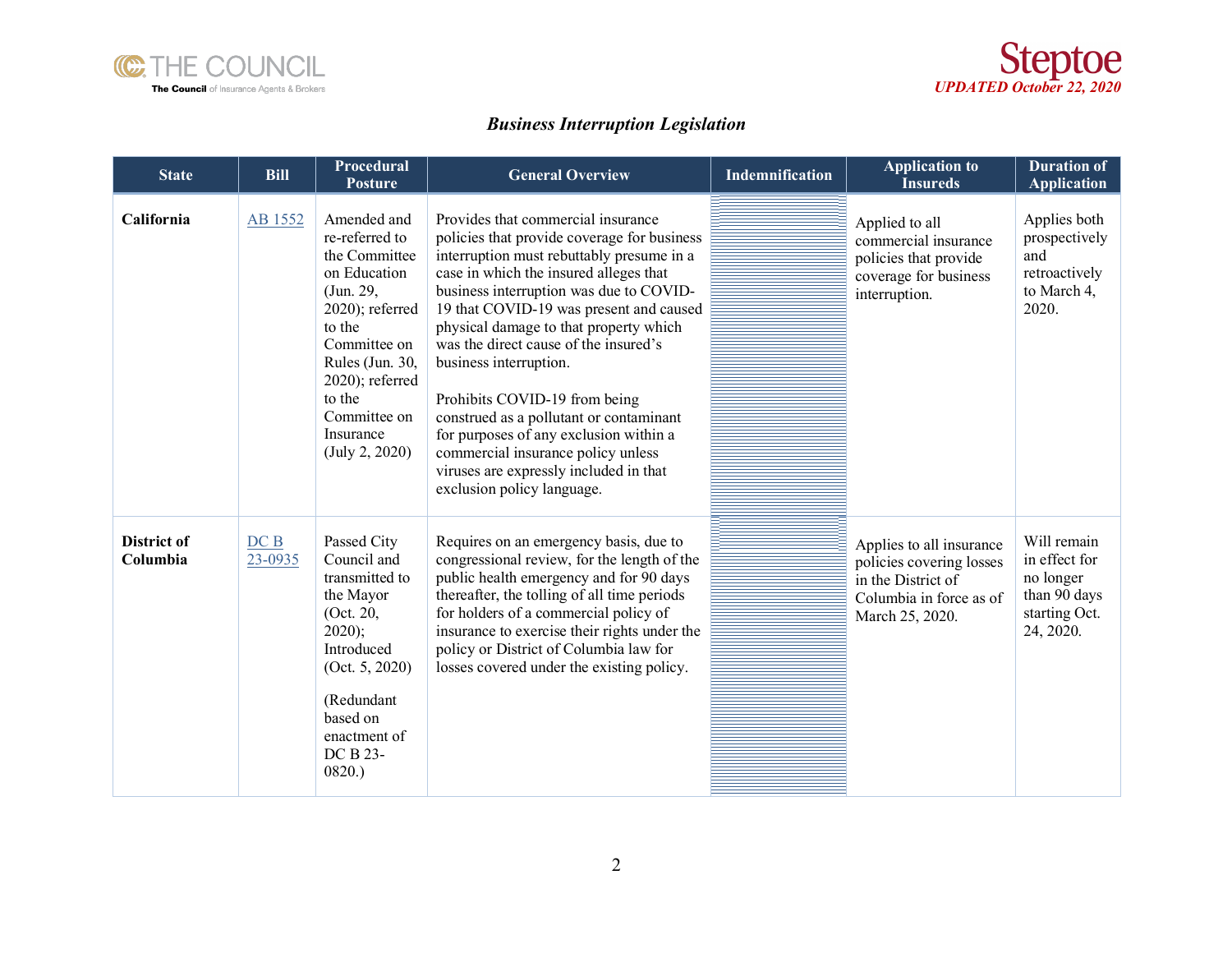



| <b>State</b> | <b>Bill</b>                            | Procedural<br><b>Posture</b>                                              | <b>General Overview</b>                                                                                                                                                                                                                                                                                                                                                                                                                                                                                    | Indemnification                                                                                                                   | <b>Application to</b><br><b>Insureds</b>                                                                                                                                  | <b>Duration of</b><br><b>Application</b>                                                                                                                                                 |
|--------------|----------------------------------------|---------------------------------------------------------------------------|------------------------------------------------------------------------------------------------------------------------------------------------------------------------------------------------------------------------------------------------------------------------------------------------------------------------------------------------------------------------------------------------------------------------------------------------------------------------------------------------------------|-----------------------------------------------------------------------------------------------------------------------------------|---------------------------------------------------------------------------------------------------------------------------------------------------------------------------|------------------------------------------------------------------------------------------------------------------------------------------------------------------------------------------|
|              | $B23-$<br>0819                         | <b>ENACTED</b><br>(Jul. 27, 2020)                                         | Requires, for the length of the public<br>health emergency and for 90 days<br>thereafter, the tolling of all time periods<br>for holders of a commercial policy of<br>insurance to exercise their rights under the<br>policy or District law for losses covered<br>under the existing policy.<br>Defines "loss" to mean physical loss of<br>property, loss of use of property, loss of<br>occupancy, property damage, and loss of<br>income, incurred expenses, and other<br>business interruption losses. |                                                                                                                                   | Applies to all insurance<br>policies covering losses<br>in the District in force<br>as of March 25, 2020.                                                                 | Expires Oct.<br>24, 2020.                                                                                                                                                                |
|              | DCB<br>23-0820                         | <b>ENACTED</b><br>(Oct. 20, 2020)                                         | Requires, for the length of the public<br>health emergency and for 90 days<br>thereafter, the tolling of all time periods<br>for holders of a commercial policy of<br>insurance to exercise their rights under the<br>policy or District law for losses covered<br>under the existing policy.<br>Defines "loss" to mean physical loss of<br>property, loss of use of property, loss of<br>occupancy, property damage, and loss of<br>income, incurred expenses, and other<br>business interruption losses. |                                                                                                                                   | Applies to all insurance<br>policies covering losses<br>in the District in force<br>as of March 25, 2020.                                                                 | Applies for<br>the length of<br>the District's<br>public health<br>emergency<br>and for 90<br>days<br>thereafter.<br>Requires that<br>the Act expire<br>225 days after<br>taking effect. |
|              | $B23-$<br>0750/<br><b>B23-</b><br>0751 | <b>Business</b><br>Interruption<br>Provisions<br>Removed<br>(May 5, 2020) | Requires every policy in force on or<br>before March 25, 2020, to insure loss of<br>use and occupancy and business<br>interruption shall provide coverage for<br>business interruption directly or indirectly<br>resulting from the D.C. Public Health<br>Emergency.                                                                                                                                                                                                                                       | Provides that the<br>coverage will<br>indemnify the<br>insured for any<br>loss of business or<br>business<br>interruption for the | Applies to policies<br>issued to insureds who<br>have less than 50 full-<br>time employees, each of<br>whom work 25 or more<br>hours per week as of<br>March 25, 2020 and | Applies both<br>prospectively<br>and<br>retroactively<br>to March 25,<br>2020.                                                                                                           |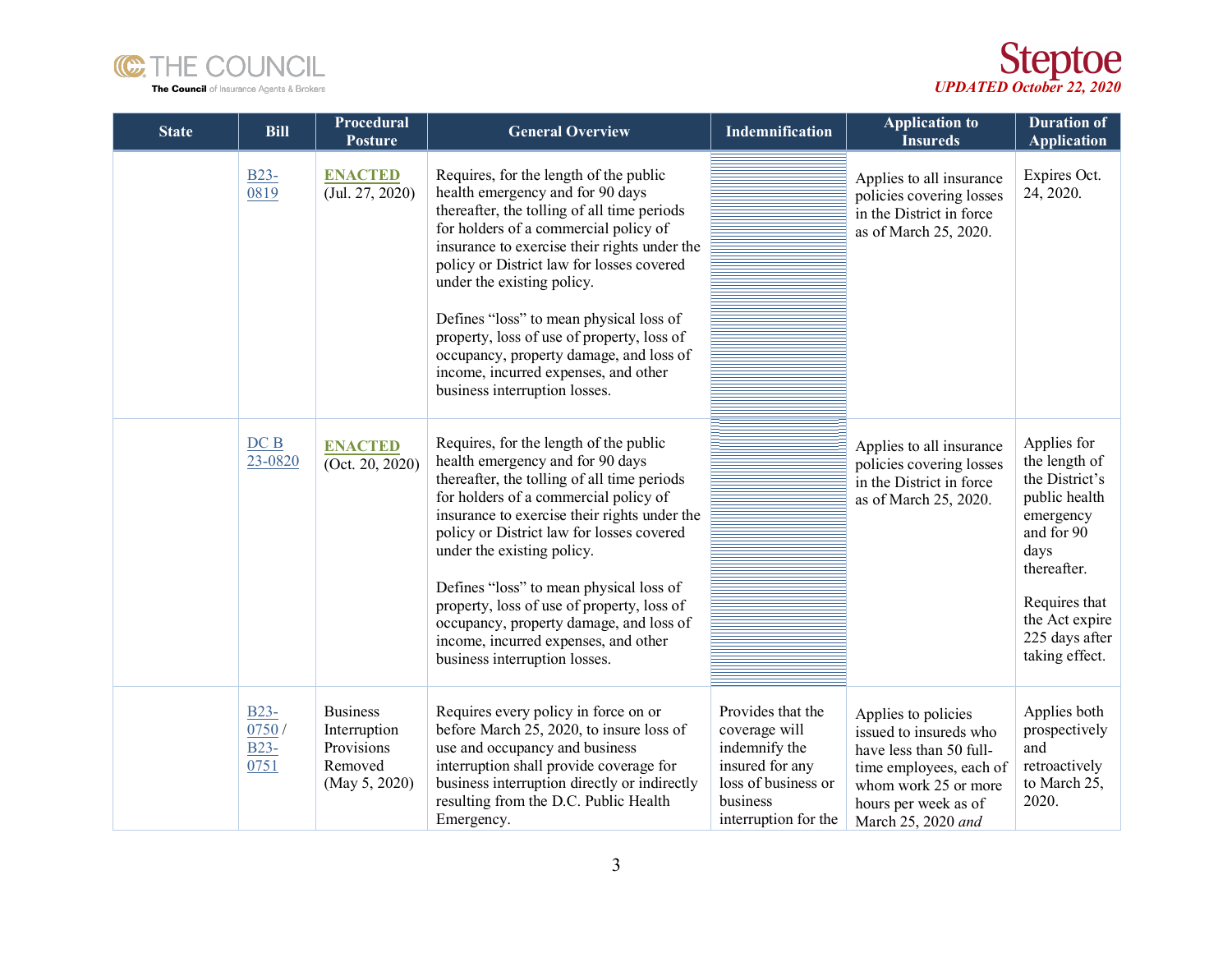



| <b>State</b> | <b>Bill</b>   | <b>Procedural</b><br><b>Posture</b>                                                                             | <b>General Overview</b>                                                                                                                                                                                                                                                                                                                                                                                                                                                                                                                                                                                  | Indemnification                                                                                                                                                                                                                 | <b>Application to</b><br><b>Insureds</b>                                                     | <b>Duration of</b><br><b>Application</b>                                                                                 |
|--------------|---------------|-----------------------------------------------------------------------------------------------------------------|----------------------------------------------------------------------------------------------------------------------------------------------------------------------------------------------------------------------------------------------------------------------------------------------------------------------------------------------------------------------------------------------------------------------------------------------------------------------------------------------------------------------------------------------------------------------------------------------------------|---------------------------------------------------------------------------------------------------------------------------------------------------------------------------------------------------------------------------------|----------------------------------------------------------------------------------------------|--------------------------------------------------------------------------------------------------------------------------|
|              |               |                                                                                                                 | Requires the Commissioner to establish<br>procedures for the submission and<br>qualification of claims by insurers that are<br>eligible for reimbursement.<br>Establishes a separate account for<br><b>Business Interruption Insurance</b><br>Reimbursement.                                                                                                                                                                                                                                                                                                                                             | duration of the<br>D.C. Public Health<br>Emergency.                                                                                                                                                                             | less than \$2.5 million in<br>federal gross receipts or<br>sales.                            |                                                                                                                          |
| Louisiana    | <b>SB 477</b> | Provisions<br>regarding<br>COVID-19<br><b>Business</b><br>Interruption<br>coverage<br>removed (May<br>14, 2020) | Requires every policy of insurance<br>covering business interruption<br>delivered/issued for delivery on or after<br>August 1, 2020 to include a notice of all<br>exclusions that is signed by the insured.<br><b>REMOVED ON MAY 14:</b><br>Requires every policy of insurance in<br>force on March 11, 2020 and thereafter<br>insuring against loss/damage to property<br>that includes loss of use, loss of<br>occupancy, or business interruption to be<br>construed to include among the covered<br>perils, "coverage for business interruption<br>due to imminent threat posed by COVID-<br>$19.$ " | <b>REMOVED ON</b><br><b>MAY 14:</b><br>Provides that the<br>coverage will<br>indemnify the<br>insured for any<br>loss of business or<br>business<br>interruption for the<br>duration of the<br>Louisiana state of<br>emergency. |                                                                                              | <b>REMOVED</b><br><b>ON MAY</b><br>14:<br>Applies both<br>prospectively<br>and<br>retroactively<br>to March 11,<br>2020. |
|              | <b>HB 858</b> | Introduced<br>(Mar. 31,<br>$2020$ ; referred<br>to the<br>Committee on<br>Insurance<br>(May 4, 2020)            | Requires insurers that write policies which<br>insure against loss/damage to property<br>that also provide for coverage of loss of<br>use, loss of occupancy, and business<br>interruption to be construed to include<br>"coverage of business interruptions due to<br>the coronavirus disease 2019 pandemic."                                                                                                                                                                                                                                                                                           | Requires insurers<br>to indemnify<br>policyholders who<br>have policies that<br>provide such<br>coverage, subject<br>to the extent of the<br>policyholder's<br>policy, for any<br>loss of business or                           | Applies to policies<br>issued to insureds who<br>have less than 100 full-<br>time employees. | Applies both<br>prospectively<br>and<br>retroactively<br>to March 11,<br>2020.                                           |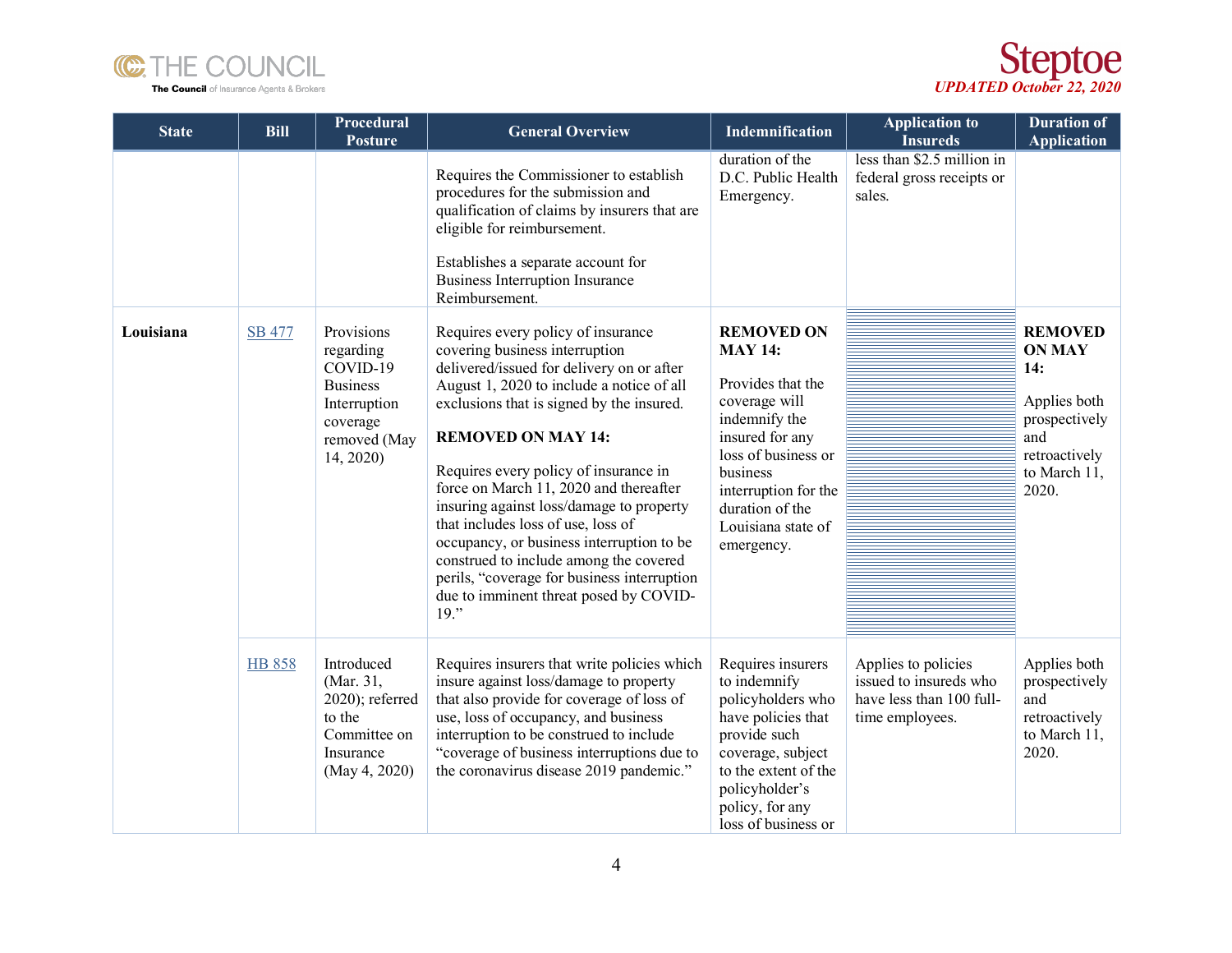



| <b>State</b>         | <b>Bill</b> | Procedural<br><b>Posture</b>                                                                                              | <b>General Overview</b>                                                                                                                                                                                                                                                                                                                                                                                                                                                                                                                                                                                                                                                                                                                                                                                                                                                                                                                                                                                                                        | Indemnification                                                                                                                                                                                                                                                                                                        | <b>Application to</b><br><b>Insureds</b>                                                                                                                                                                                                                           | <b>Duration of</b><br><b>Application</b>                                                                                                                                                          |
|----------------------|-------------|---------------------------------------------------------------------------------------------------------------------------|------------------------------------------------------------------------------------------------------------------------------------------------------------------------------------------------------------------------------------------------------------------------------------------------------------------------------------------------------------------------------------------------------------------------------------------------------------------------------------------------------------------------------------------------------------------------------------------------------------------------------------------------------------------------------------------------------------------------------------------------------------------------------------------------------------------------------------------------------------------------------------------------------------------------------------------------------------------------------------------------------------------------------------------------|------------------------------------------------------------------------------------------------------------------------------------------------------------------------------------------------------------------------------------------------------------------------------------------------------------------------|--------------------------------------------------------------------------------------------------------------------------------------------------------------------------------------------------------------------------------------------------------------------|---------------------------------------------------------------------------------------------------------------------------------------------------------------------------------------------------|
|                      |             |                                                                                                                           |                                                                                                                                                                                                                                                                                                                                                                                                                                                                                                                                                                                                                                                                                                                                                                                                                                                                                                                                                                                                                                                | business<br>interruption<br>incurred during<br>the public health<br>emergency.                                                                                                                                                                                                                                         |                                                                                                                                                                                                                                                                    |                                                                                                                                                                                                   |
| <b>Massachusetts</b> | SD 2888     | Referred to the<br>Committee on<br>Financial<br>Services (Apr.<br>$21, 2020$ ;<br>House<br>Concurred<br>(Apr. 23,<br>2020 | Requires every policy of insurance<br>insuring against loss or damage to<br>property (notwithstanding the terms of<br>such policy, including any endorsements<br>or exclusions to coverage), which includes<br>the loss of use, loss of occupancy, and<br>business interruption to be construed to<br>include among the covered perils<br>coverage for business interruption<br>"directly or indirectly resulting from the<br>global pandemic known as COVID-19."<br>Prohibits an insurer from denying a claim<br>for the loss of use, loss of occupancy, and<br>business interruption on account of:<br>COVID-19 being a virus (even if the<br>relevant insurance policy excludes<br>losses resulting from viruses); or<br>There being no physical damage to<br>$\bullet$<br>the property of the insured or to any<br>other relevant property.<br>Allows insurers to apply to the Division of<br>Insurance for reimbursement for claims<br>paid and provides guidance to the<br>Division of Insurance for how to make<br>such reimbursements. | Subject to the<br>policy's monetary<br>limits and any<br>maximum length<br>of time set forth in<br>the policy for such<br>business<br>interruption<br>coverage, requires<br>the coverage to<br>cover the insured<br>for any loss of<br>business<br>interruption until<br>the emergency<br>declaration is<br>rescinded. | Applies only to policies<br>issued to insureds with<br>150 or fewer full-time-<br>equivalent employees<br>and which are in force<br>on the effective date of<br>this act (or that become<br>effective prior to the<br>rescission of the<br>emergency declaration). | Applies only<br>to policies<br>that are in<br>force on the<br>effective date<br>of this act (or<br>that become<br>effective<br>prior to the<br>rescission of<br>the<br>emergency<br>declaration). |
| Michigan             | HB 5928     | Introduced;<br>referred to the<br>House                                                                                   | Provides that each qualified insurance<br>policy that is delivered, issued for<br>delivery, or renewed in this state must be                                                                                                                                                                                                                                                                                                                                                                                                                                                                                                                                                                                                                                                                                                                                                                                                                                                                                                                   | Requires the<br>coverage to<br>indemnify the                                                                                                                                                                                                                                                                           | Applies to "qualified<br>insurance policy"<br>meaning an insurance                                                                                                                                                                                                 | Applies<br>prospectively<br>and                                                                                                                                                                   |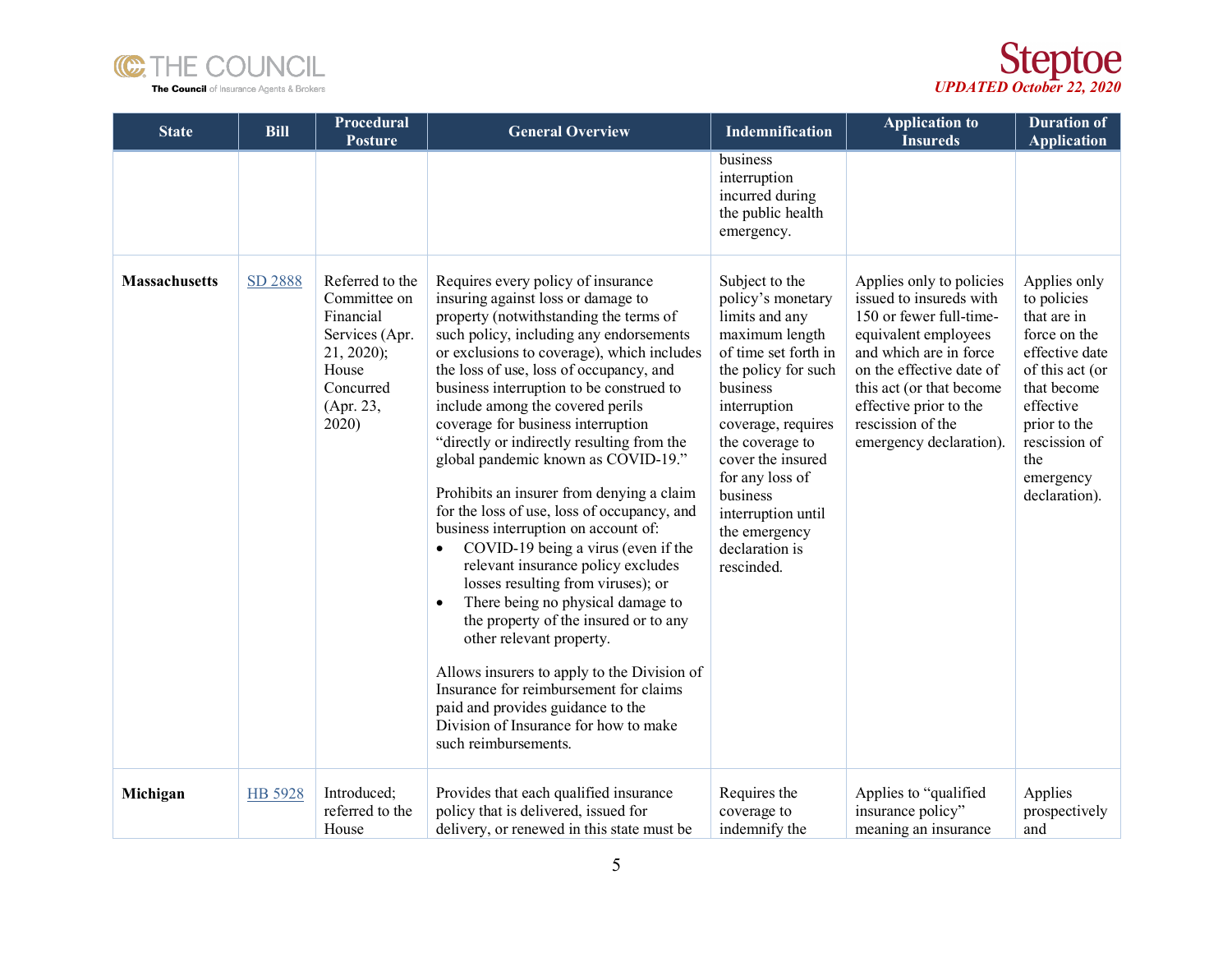



| <b>State</b>      | <b>Bill</b> | Procedural<br>Posture                                                                                                  | <b>General Overview</b>                                                                                                                                                                                                                                                                                                                                                                                                                                                                                         | Indemnification                                                                                                                                                                                             | <b>Application to</b><br><b>Insureds</b>                                                                                                                                                                                                                 | <b>Duration of</b><br><b>Application</b>                                |
|-------------------|-------------|------------------------------------------------------------------------------------------------------------------------|-----------------------------------------------------------------------------------------------------------------------------------------------------------------------------------------------------------------------------------------------------------------------------------------------------------------------------------------------------------------------------------------------------------------------------------------------------------------------------------------------------------------|-------------------------------------------------------------------------------------------------------------------------------------------------------------------------------------------------------------|----------------------------------------------------------------------------------------------------------------------------------------------------------------------------------------------------------------------------------------------------------|-------------------------------------------------------------------------|
|                   |             | Committee on<br>Insurance (Jun.<br>25)                                                                                 | construed to include loss of use and<br>occupancy, loss of income, or other<br>business interruption losses directly or<br>indirectly related to COVID-19.<br>Requires that each qualified insurance<br>policy that expires after December 31,<br>2019 but before 6 months after the<br>expiration of the Michigan state of<br>emergency (or any extension of that order)<br>must be automatically renewed at the<br>same premium charged for the coverage<br>under the expiring qualified insurance<br>policy. | insured, subject to<br>the limits under<br>the policy, for any<br>loss of business or<br>business<br>interruption.                                                                                          | policy that insures<br>against loss or damage<br>to property and includes<br>coverage for any of the<br>following: (a) loss of<br>use and occupancy of<br>property, (b) loss of<br>income, and (c) any<br>other business<br>interruption loss.           | retroactively<br>to policies in<br>force after<br>December 31,<br>2019. |
|                   | HB 5739     | Introduced;<br>referred to<br>House<br>Committee on<br>Insurance<br>(Apr. 24,<br>2020)                                 | Provides that an insurer that delivers,<br>issues for delivery, or renews a business<br>interruption insurance policy must include<br>in the policy coverage for business<br>interruption due to COVID-19.                                                                                                                                                                                                                                                                                                      | Requires the<br>coverage to<br>indemnify the<br>insured, subject to<br>the limits under<br>the policy, for any<br>loss of business or<br>business<br>interruption.                                          | Applies to policies in<br>force upon the effective<br>date of the legislation<br>and issued to insureds<br>that have less than 100<br>eligible employees in<br>Michigan (i.e., full-time<br>employees who work a<br>normal workweek of<br>$25+ hours$ ). | Applies for<br>the duration<br>of Michigan's<br>state of<br>emergency.  |
| <b>New Jersey</b> | AB 3844     | Reported out<br>of the<br>Assembly<br>Committee on<br>Homeland<br>Security and<br>State<br>Preparedness<br>by $63-0-0$ | Requires every policy of insurance<br>insuring against loss or damage to<br>property, which includes the loss of use,<br>loss of occupancy, and business<br>interruption to be construed to include<br>among the covered perils coverage for<br>business interruption due to COVID-19.<br>Allows insurers to apply to the<br>Department of Banking and Insurance for                                                                                                                                            | Requires coverage<br>to indemnify the<br>insured, subject to<br>the limits under<br>the policy, for any<br>loss of business or<br>business<br>interruption for the<br>duration of that<br>declared state of | Applies to policies<br>issued to insureds with<br>less than 100 eligible<br>employees (i.e., a full-<br>time employee who<br>works a normal work-<br>week of $25+$ hours) in<br>the state.                                                               | Applies<br>retroactively<br>to March 9,<br>2020.                        |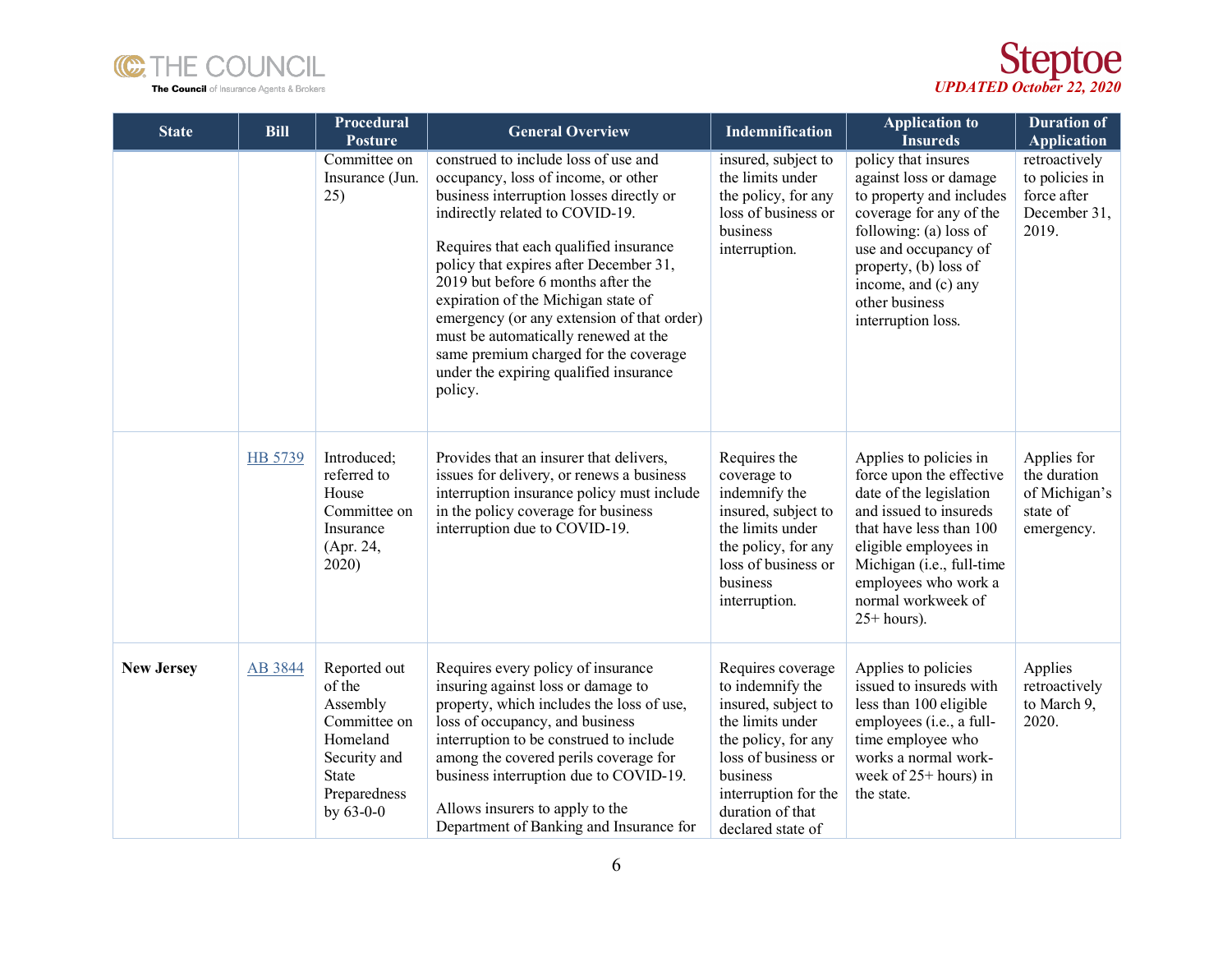



| <b>State</b>    | <b>Bill</b>         | Procedural<br>Posture                                                                                                                                            | <b>General Overview</b>                                                                                                                                                                                                                                                                                                                                                                                                                                                        | Indemnification                                                                                                                                                                     | <b>Application to</b><br><b>Insureds</b>                                                                                                             | <b>Duration of</b><br><b>Application</b> |
|-----------------|---------------------|------------------------------------------------------------------------------------------------------------------------------------------------------------------|--------------------------------------------------------------------------------------------------------------------------------------------------------------------------------------------------------------------------------------------------------------------------------------------------------------------------------------------------------------------------------------------------------------------------------------------------------------------------------|-------------------------------------------------------------------------------------------------------------------------------------------------------------------------------------|------------------------------------------------------------------------------------------------------------------------------------------------------|------------------------------------------|
|                 |                     | (Mar. 16,<br>2020)                                                                                                                                               | reimbursement for claims paid and<br>provides guidance to the Department of<br>Banking and Insurance for how to make<br>such reimbursements.                                                                                                                                                                                                                                                                                                                                   | emergency in New<br>Jersey.                                                                                                                                                         |                                                                                                                                                      |                                          |
|                 | AB 4551             | Introduced,<br>Referred to<br>Assembly<br>Financial<br>Institutions<br>and Insurance<br>Committee<br>(Aug. 24,<br>2020)                                          | Authorizes insurers which issue policies<br>insuring against business interruption to<br>offer to their insureds and prospective<br>insureds a rider to such an insurance<br>policy which includes, as a covered peril<br>under that policy, coverage for global<br>virus transmission or pandemic, or both.                                                                                                                                                                   |                                                                                                                                                                                     |                                                                                                                                                      | Applies<br>prospectively.                |
| <b>New York</b> | A 10837<br>/ S 8835 | Introduced and<br>referred to<br>Assembly<br>Committee on<br>Insurance (Jul.<br>$20, 2020$ ;<br>Referred To<br>Senate<br>Committee on<br>Rules (Jul. 29,<br>2020 | Nullifies every clause or provision of<br>insurance insuring against loss or damage<br>to property (including but not limited to,<br>the loss of use and occupancy, business<br>interruption, and contingent business<br>interruption) which allows the insurer to<br>deny coverage based on a virus, bacterium<br>or other microorganism however, the<br>remaining clauses and provisions of the<br>contract shall remain in effect for the<br>duration of the contract term. | Indemnifies the<br>insured, subject to<br>the limits under<br>the policy, for any<br>loss of business or<br>business<br>interruption and<br>contingent<br>business<br>interruption. | Applies to businesses<br>and not-for-profits<br>covered by such a<br>policy with less than<br>250 eligible employees<br>in the State of New<br>York. | Applies<br>prospectively.                |
|                 | S 8319              | Referred to the<br>Senate<br>Committee on<br>Commerce,<br>Economic<br>Development<br>and Small                                                                   | <b>Establishes the Coronavirus Business</b><br>Interruption and Municipal Recovery<br>Program to provide grants to businesses<br>and municipalities which sustain<br>economic losses as a result of the COVID-<br>19 emergency.<br>Details the eligibility and operation<br>requirements of the grant program.                                                                                                                                                                 |                                                                                                                                                                                     |                                                                                                                                                      |                                          |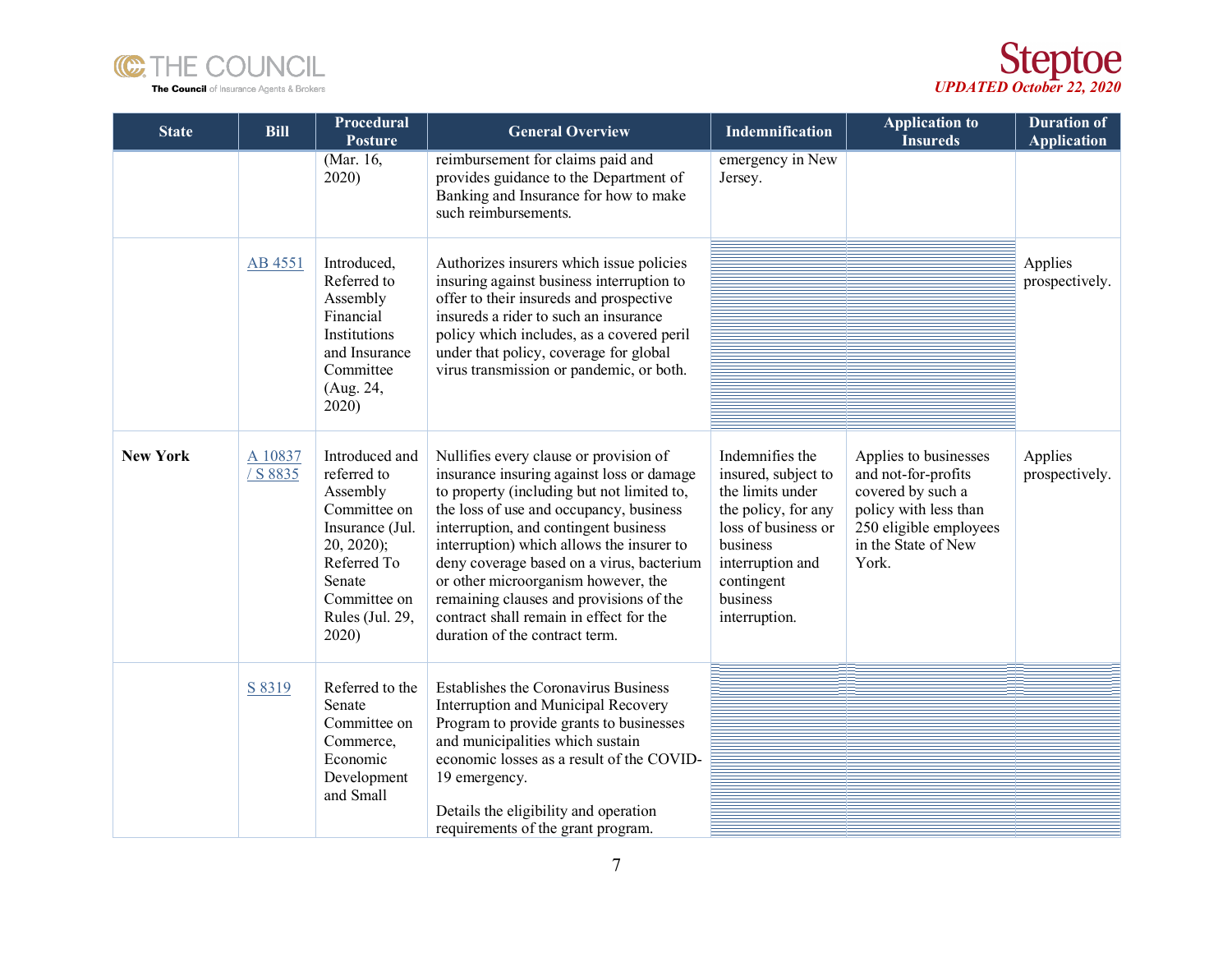



| <b>State</b> | <b>Bill</b> | Procedural<br><b>Posture</b>                                                                                                            | <b>General Overview</b>                                                                                                                                                                                                                                                                                                                                                                                                                                                                                          | Indemnification                                                                                                                                                                                                                                                    | <b>Application to</b><br><b>Insureds</b>                                                                                                                                                                                                                                                                                 | <b>Duration of</b><br><b>Application</b>                                             |
|--------------|-------------|-----------------------------------------------------------------------------------------------------------------------------------------|------------------------------------------------------------------------------------------------------------------------------------------------------------------------------------------------------------------------------------------------------------------------------------------------------------------------------------------------------------------------------------------------------------------------------------------------------------------------------------------------------------------|--------------------------------------------------------------------------------------------------------------------------------------------------------------------------------------------------------------------------------------------------------------------|--------------------------------------------------------------------------------------------------------------------------------------------------------------------------------------------------------------------------------------------------------------------------------------------------------------------------|--------------------------------------------------------------------------------------|
|              |             | Business (May<br>11, 2020                                                                                                               |                                                                                                                                                                                                                                                                                                                                                                                                                                                                                                                  |                                                                                                                                                                                                                                                                    |                                                                                                                                                                                                                                                                                                                          |                                                                                      |
|              | AB<br>10327 | Introduced;<br>referred to the<br>Committee on<br>Insurance<br>(Apr. 22,<br>2020)                                                       | Requires every policy of insurance<br>insuring against loss or damage to<br>property, which includes the loss of use,<br>loss of occupancy, and business<br>interruption to be construed to include<br>among the covered perils under that<br>policy, coverage for business interruption<br>during a period of declared state of<br>emergency due to COVID-19.<br>Allows insurers to apply to DFS for<br>reimbursement for claims paid and<br>provides guidance to DFS for how to<br>make such reimbursements.   | Provides that<br>coverage will<br>indemnify the<br>insured, subject to<br>the limits under<br>the policy, for any<br>loss of business or<br>business<br>interruption for the<br>duration of a<br>period of a<br>declared state of<br>emergency due to<br>COVID-19. | Applies to insureds with<br>such coverage who<br>operate certain<br>programs and services<br>(e.g., mental health<br>outpatient providers,<br>substance use disorder<br>treatment providers,<br>diagnostic and<br>treatment centers,<br>mental hygiene clinics,<br>primary care physicians<br>or other providers, etc.). | Applies<br>retroactively<br>to policies in<br>force on or<br>after March<br>7, 2020. |
|              | SB 8178     | Enacting<br>Clause<br>Stricken (Apr.<br>$17, 2020$ ;<br>amended and<br>recommitted to<br>the Committee<br>on Insurance<br>(May 1, 2020) | Requires every policy of insurance<br>insuring against loss or damage to<br>property, which includes the loss of use,<br>loss of occupancy, and business<br>interruption to be construed to include<br>among the covered perils under that<br>policy, coverage for business interruption<br>during a period of a declared state of<br>emergency due to COVID-19.<br>Allows insurers to apply to DFS for<br>reimbursement for claims paid and<br>provides guidance to DFS for how to<br>make such reimbursements. | Requires the<br>coverage to<br>indemnify the<br>insured, subject to<br>the limits under<br>the policy, for any<br>loss of business or<br>business<br>interruption for the<br>duration of a<br>period of a<br>declared state of<br>emergency due to<br>COVID-19.    | Applies to policies<br>issued to insureds with<br>less than 100 eligible<br>employees (i.e., full-<br>time employees who<br>work a normal work-<br>week of $25+$ hours) in<br>force on the date the<br>legislation takes effect.                                                                                         | Applies<br>retroactively<br>to policies in<br>force on or<br>after March<br>7, 2020. |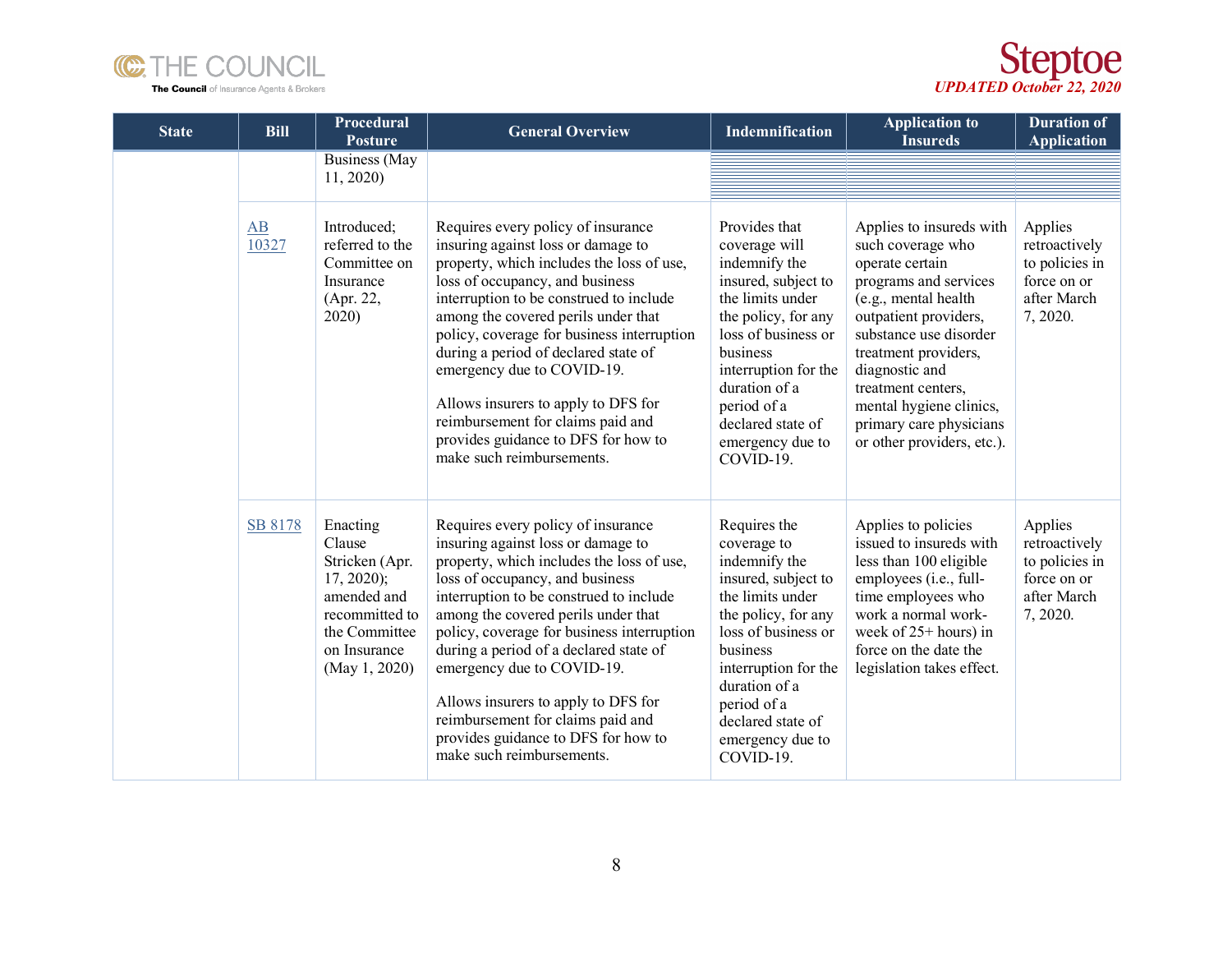



| <b>State</b> | <b>Bill</b>                         | <b>Procedural</b><br><b>Posture</b>                                                                                                                                      | <b>General Overview</b>                                                                                                                                                                                                                                                                                                                                                                                                                                                                                                                                                                                                                                                                                                                                                                                                                                                                                                                                                                                                                                                             | <b>Indemnification</b>                                                                                                                                                                                                                                             | <b>Application to</b><br><b>Insureds</b>                                                                                                                                                                          | <b>Duration of</b><br><b>Application</b>                                                                  |
|--------------|-------------------------------------|--------------------------------------------------------------------------------------------------------------------------------------------------------------------------|-------------------------------------------------------------------------------------------------------------------------------------------------------------------------------------------------------------------------------------------------------------------------------------------------------------------------------------------------------------------------------------------------------------------------------------------------------------------------------------------------------------------------------------------------------------------------------------------------------------------------------------------------------------------------------------------------------------------------------------------------------------------------------------------------------------------------------------------------------------------------------------------------------------------------------------------------------------------------------------------------------------------------------------------------------------------------------------|--------------------------------------------------------------------------------------------------------------------------------------------------------------------------------------------------------------------------------------------------------------------|-------------------------------------------------------------------------------------------------------------------------------------------------------------------------------------------------------------------|-----------------------------------------------------------------------------------------------------------|
|              | SB 8211<br>$\overline{AB}$<br>10226 | SB: Referred<br>to the<br>Committee on<br>Insurance<br>(Apr. 17,<br>2020)<br>AB: Amended<br>and<br>recommitted to<br>the Committee<br>on Insurance<br>(Apr. 29,<br>2020) | Provides that every policy of insurance<br>insuring against loss or damage to<br>property, which includes—but is not<br>limited to-the loss of use, loss of<br>occupancy, and business interruption:<br>Will be construed to include among<br>the covered perils under that policy,<br>coverage for business interruption<br>during a period of a declared state of<br>emergency due to COVID-19.<br>$\bullet$<br>Whose policy expires during a period<br>of a declared state of emergency due<br>to COVID-19 will be subject to an<br>automatic renewal of the policy at the<br>current rate of charge.<br>Which allows the insurer to deny<br>$\bullet$<br>coverage based on a virus, bacterium,<br>or other microorganism that causes<br>disease, illness, or physical distress,<br>will be null and void (provided that<br>the other clauses and provisions will<br>remain in effect for the duration of<br>the contract term).<br>Allows insurers to apply to DFS for<br>reimbursement for claims paid and<br>provides guidance to DFS for how to<br>make such reimbursements. | Provides that<br>coverage will<br>indemnify the<br>insured, subject to<br>the limits under<br>the policy, for any<br>loss of business or<br>business<br>interruption for the<br>duration of a<br>period of a<br>declared state of<br>emergency due to<br>COVID-19. | Policies issued to<br>insureds with less than<br>250 eligible employees<br>(i.e., full-time<br>employees who work a<br>normal work-week of<br>25+ hours) in force on<br>the date the legislation<br>takes effect. | Applies<br>retroactively<br>to policies in<br>force on or<br>after March<br>7, 2020.                      |
| Ohio         | HB 589                              | Referred to the<br>Committee on<br>Insurance<br>(May 5, 2020);<br>introduced                                                                                             | Requires every policy of insurance<br>insuring against loss or damage to<br>property, which includes the loss of use,<br>loss of occupancy, and business<br>interruption to be construed to include<br>among the covered perils under that<br>policy, coverage for business interruption                                                                                                                                                                                                                                                                                                                                                                                                                                                                                                                                                                                                                                                                                                                                                                                            | Provides that the<br>coverage will<br>indemnify the<br>insured, subject to<br>the limits under<br>the policy, for any<br>loss of business or                                                                                                                       | Applies only to<br>businesses that employ<br>100 or fewer eligible<br>employees (i.e., full-<br>time employees who<br>work a normal work-<br>week of 25+ hours).                                                  | Applies only<br>to businesses<br>that were<br>covered by a<br>policy of<br>insurance that<br>was in force |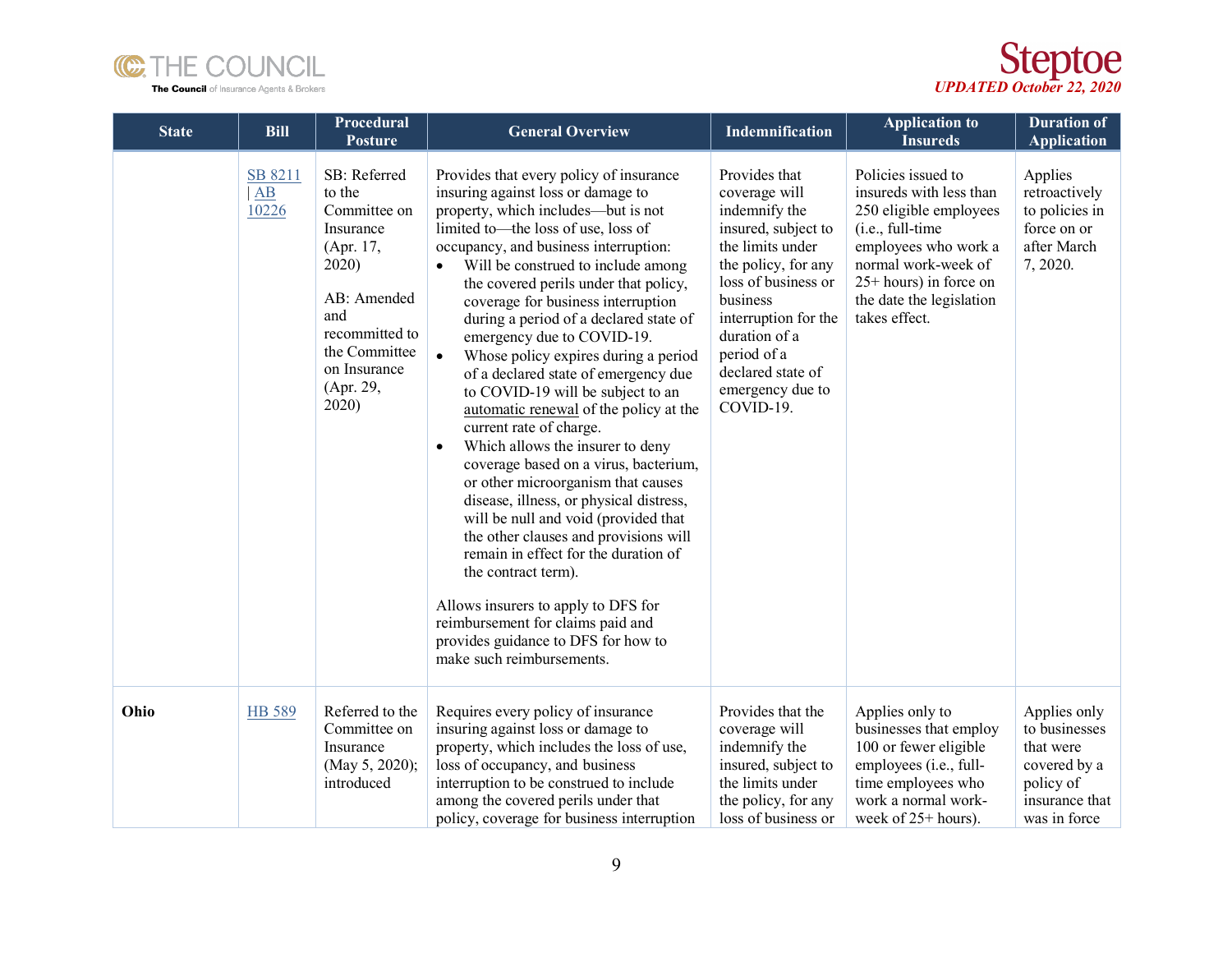



| <b>State</b> | <b>Bill</b>    | Procedural<br><b>Posture</b>                                   | <b>General Overview</b>                                                                                                                                                                                                                                                                                                                                                                                                                                                                                                                                                                                                       | <b>Indemnification</b>                                                                                                                                                                                                                                                                                                                                                                           | <b>Application to</b><br><b>Insureds</b>                                                                                                                                                                                                                             | <b>Duration of</b><br><b>Application</b>           |
|--------------|----------------|----------------------------------------------------------------|-------------------------------------------------------------------------------------------------------------------------------------------------------------------------------------------------------------------------------------------------------------------------------------------------------------------------------------------------------------------------------------------------------------------------------------------------------------------------------------------------------------------------------------------------------------------------------------------------------------------------------|--------------------------------------------------------------------------------------------------------------------------------------------------------------------------------------------------------------------------------------------------------------------------------------------------------------------------------------------------------------------------------------------------|----------------------------------------------------------------------------------------------------------------------------------------------------------------------------------------------------------------------------------------------------------------------|----------------------------------------------------|
|              |                | (Mar. 24,<br>2020)                                             | due to global virus transmission or<br>pandemic during the Ohio state of<br>emergency.<br>Allows insurers to apply to the<br>Department of Insurance for<br>reimbursement for claims paid and<br>provides guidance to the Department of<br>Insurance for how to make such<br>reimbursements.                                                                                                                                                                                                                                                                                                                                  | business<br>interruption for the<br>duration of the<br>Ohio state of<br>emergency.                                                                                                                                                                                                                                                                                                               |                                                                                                                                                                                                                                                                      | on the<br>effective date<br>of the<br>legislation. |
| Pennsylvania | HB 2759        | Referred to the<br>Committee on<br>Insurance<br>(Aug. 7, 2020) | Requires that an insurance policy that<br>insures against business interruption,<br>which is in force on the date of a<br>proclamation of disaster emergency, will<br>be construed to include among the<br>covered perils under the insurance policy<br>coverage for business interruption all<br>losses as a result of the proclamation,<br>including due to a global virus<br>transmission or pandemic.<br>The coverage is not subject to any<br>$\bullet$<br>exclusions, including ones for virus<br>or pandemic, as long as the loss is a<br>result of the natural disaster that<br>caused the proclamation to be issued. | Provides that the<br>coverage will<br>indemnify the<br>insured of an<br>insurance policy,<br>subject to the<br>broadest or<br>greatest limit and<br>lowest deductible<br>afforded to<br>business<br>interruption<br>coverage under the<br>insurance policy,<br>for any loss of<br>business or<br>business<br>interruption for the<br>duration of the<br>declaration of<br>disaster<br>emergency. | Apply to an insurance<br>policy that is (1) issued<br>to an insured of an<br>insurance policy if the<br>insured has fewer than<br>100 eligible employees<br>in this Commonwealth;<br>and $(2)$ in force on the<br>date of the proclamation<br>of disaster emergency. | Applies<br>prospectively.                          |
|              | <b>SB 1127</b> | Referred to<br>Senate                                          | Establishes the following:                                                                                                                                                                                                                                                                                                                                                                                                                                                                                                                                                                                                    |                                                                                                                                                                                                                                                                                                                                                                                                  | Applies to each and<br>every property, all-risk,                                                                                                                                                                                                                     | Applies<br>retroactively                           |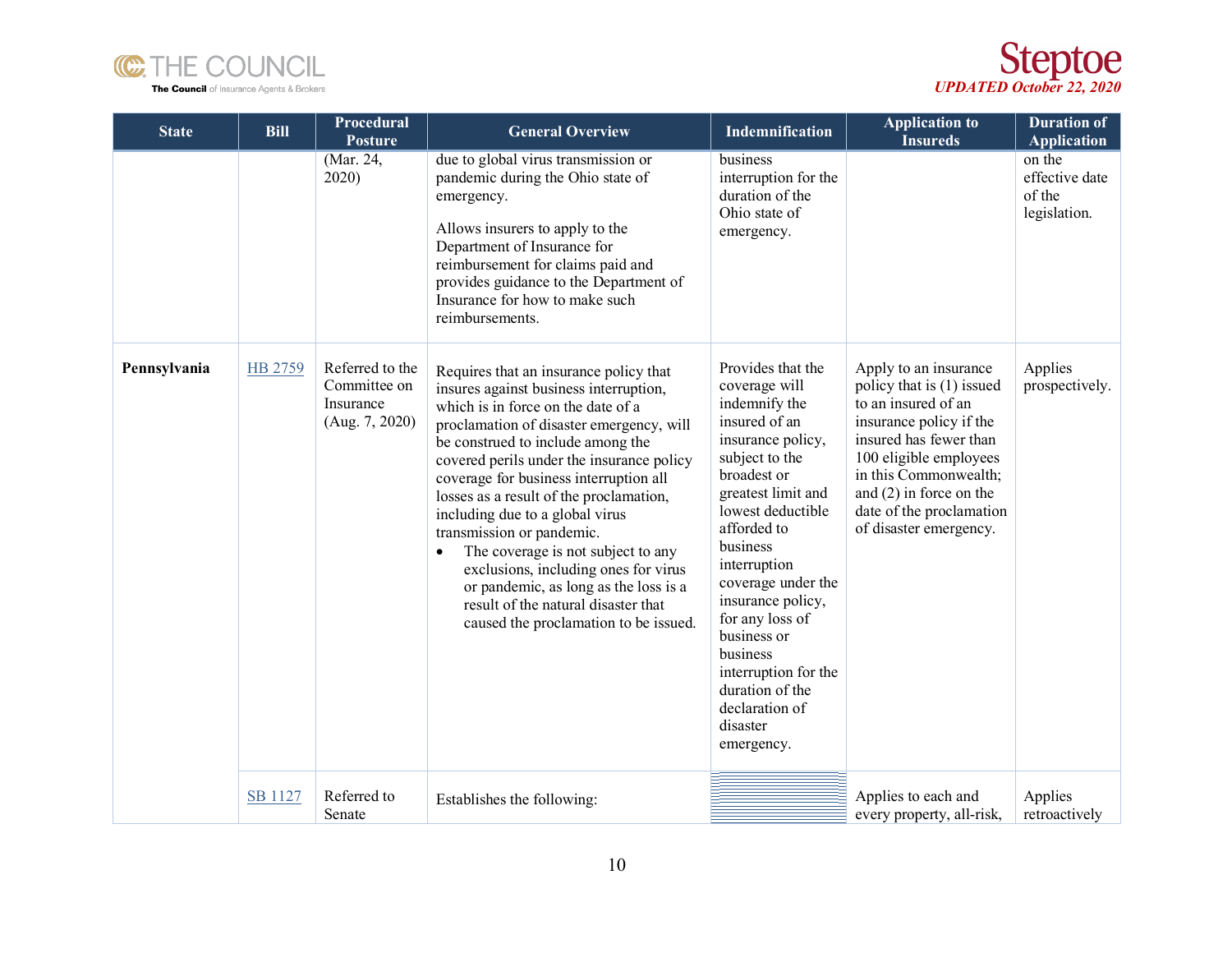

*UPDATED October 22, 2020*

| <b>State</b> | <b>Bill</b> | Procedural<br><b>Posture</b>                          | <b>General Overview</b>                                                                                                                                                                                                                                                                                                                                                                                                                                                                                                                                                                                                                                                                                                                                                                                                                                                                                                                                                                                                                                                                                                                                                                                                                                                                                                                                                                                                                                                                                       | <b>Indemnification</b> | <b>Application to</b><br><b>Insureds</b>                                                                                                                                                                                                                                                                                                                                                                                                                                                                                                                        | <b>Duration of</b><br><b>Application</b>                  |
|--------------|-------------|-------------------------------------------------------|---------------------------------------------------------------------------------------------------------------------------------------------------------------------------------------------------------------------------------------------------------------------------------------------------------------------------------------------------------------------------------------------------------------------------------------------------------------------------------------------------------------------------------------------------------------------------------------------------------------------------------------------------------------------------------------------------------------------------------------------------------------------------------------------------------------------------------------------------------------------------------------------------------------------------------------------------------------------------------------------------------------------------------------------------------------------------------------------------------------------------------------------------------------------------------------------------------------------------------------------------------------------------------------------------------------------------------------------------------------------------------------------------------------------------------------------------------------------------------------------------------------|------------------------|-----------------------------------------------------------------------------------------------------------------------------------------------------------------------------------------------------------------------------------------------------------------------------------------------------------------------------------------------------------------------------------------------------------------------------------------------------------------------------------------------------------------------------------------------------------------|-----------------------------------------------------------|
|              |             | <b>Banking</b> and<br>Insurance<br>(Apr. 30,<br>2020) | If a person positively identified as<br>having been infected with COVID-19<br>has been present in, or if COVID-19<br>has otherwise been detected in a<br>building, an office, a retail space, a<br>structure, a plant, a facility, a<br>commercial establishment or other<br>area of business activity, this area of<br>business activity shall be deemed to<br>have experienced the actual, and not<br>merely suspected, presence of a<br>"communicable disease."<br>If a person positively identified as<br>$\bullet$<br>having been infected with COVID-19<br>has been present in, or if the presence<br>of COVID-19 has otherwise been<br>detected in a building, an office, a<br>retail space, a structure, a plant, a<br>facility, a commercial establishment<br>or other area of business activity, or a<br>municipality in which these<br>commercial establishments are<br>located, it shall be deemed to have<br>experienced "property damage."<br>Provides that in any claim for insurance<br>for losses relating to property damage,<br>business interruption, contingent business<br>interruption, time element, contingent<br>time element or losses of a similar nature<br>arising from the COVID-19 pandemic, the<br>rules of construction in the act shall apply<br>to first-party insurance policy provisions<br>that are the subject of the claims.<br>Provides that the loss of market exclusion,<br>and similar exclusions, in a first-party<br>policy may not be interpreted to apply to |                        | business interruption,<br>contingent business<br>interruption, time<br>element and contingent<br>time element insurance<br>claim where the<br>property giving rise to<br>the claimed loss is<br>located within<br>Pennsylvania and the<br>losses claimed to be<br>insured arise out of, or<br>relate to, the COVID-19<br>pandemic.<br>Applies to insurance<br>companies that provide<br>coverage against<br>property damage, loss<br>of use or occupancy or<br>business interruption,<br>and similar coverages,<br>with respect to property<br>in Pennsylvania. | to policies in<br>force on or<br>before March<br>6, 2020. |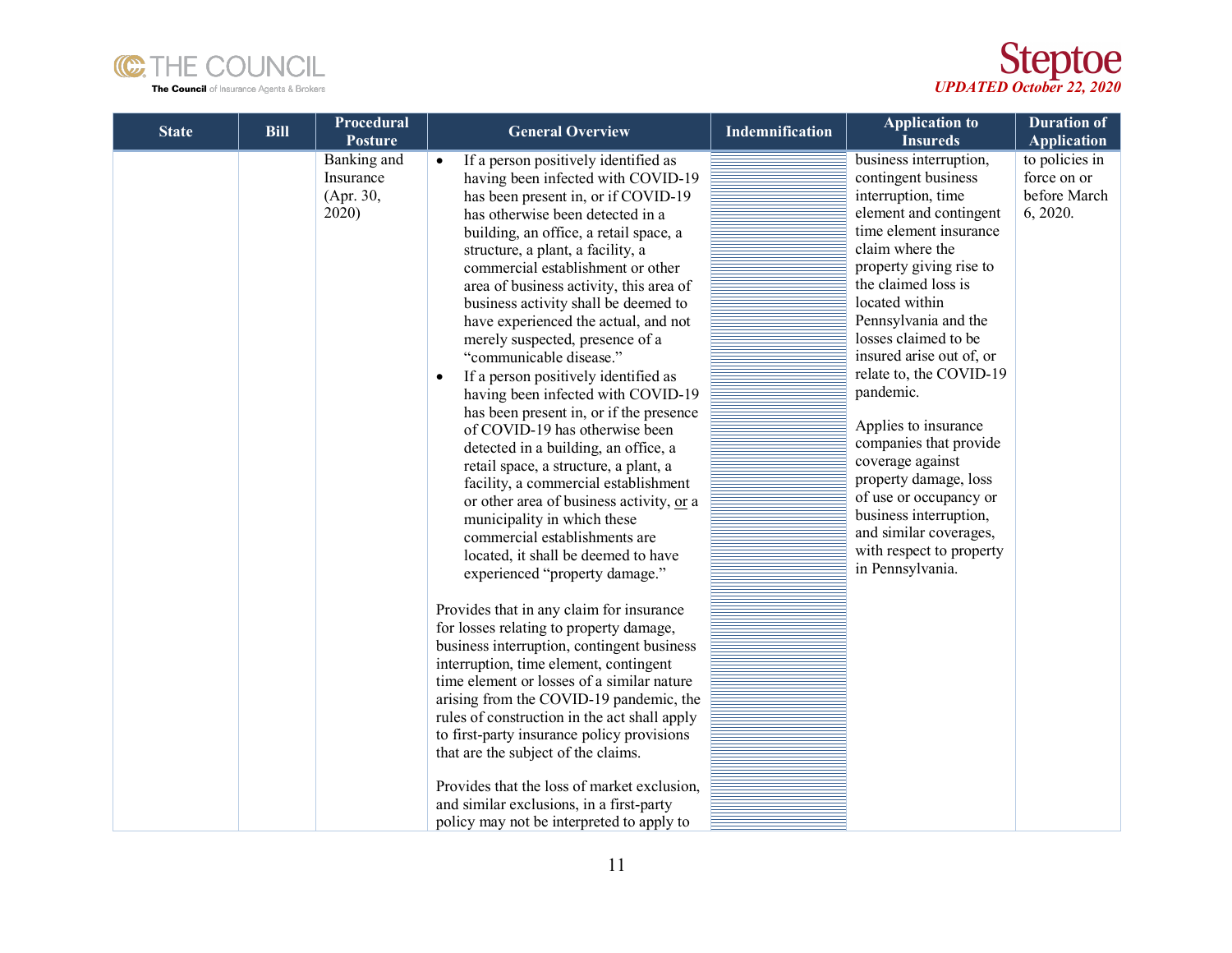



| <b>State</b> | <b>Bill</b> | Procedural<br><b>Posture</b>                                                                                          | <b>General Overview</b>                                                                                                                                                                                                                                                                                                                                                                                                                                                                                                                                                                                                                                                                                                                                  | <b>Indemnification</b> | <b>Application to</b><br><b>Insureds</b> | <b>Duration of</b><br><b>Application</b> |
|--------------|-------------|-----------------------------------------------------------------------------------------------------------------------|----------------------------------------------------------------------------------------------------------------------------------------------------------------------------------------------------------------------------------------------------------------------------------------------------------------------------------------------------------------------------------------------------------------------------------------------------------------------------------------------------------------------------------------------------------------------------------------------------------------------------------------------------------------------------------------------------------------------------------------------------------|------------------------|------------------------------------------|------------------------------------------|
|              |             |                                                                                                                       | preclude coverage for COVID-19-related<br>losses if one of the reasons for reduced<br>customer demand for a policyholder's<br>goods or services is the same COVID-19<br>pandemic that gives rise to the<br>policyholder's losses for which coverage<br>is sought.<br>Requires that each provision of this act<br>and every application of the provisions of<br>this act are severable from each other as a<br>matter of State law.                                                                                                                                                                                                                                                                                                                       |                        |                                          |                                          |
|              | HB 2386     | Re-reported as<br>amended (May<br>$27, 2020$ ;<br>Recommitted<br>to the<br>Committee on<br>Finance (Apr.<br>28, 2020) | Establishes the Business Interruption<br>Insurance Assistance Program within the<br>Department of Community and Economic<br>Development which would promote the<br>purchase of business interruption<br>insurance and may provide financial<br>assistance to eligible businesses to<br>partially offset business interruption<br>insurance premiums.<br><b>REMOVED ON MAY 27:</b><br>Establishes the COVID-19 Disaster<br><b>Emergency Business Interruption Grant</b><br>Program within the Department of<br>Community and Economic Development<br>to provide funding for the continuing<br>operation of businesses during and after<br>the COVID-19 disaster emergency.<br>Details the eligibility and operation<br>requirements of the grant program. |                        |                                          |                                          |
|              |             |                                                                                                                       |                                                                                                                                                                                                                                                                                                                                                                                                                                                                                                                                                                                                                                                                                                                                                          |                        |                                          |                                          |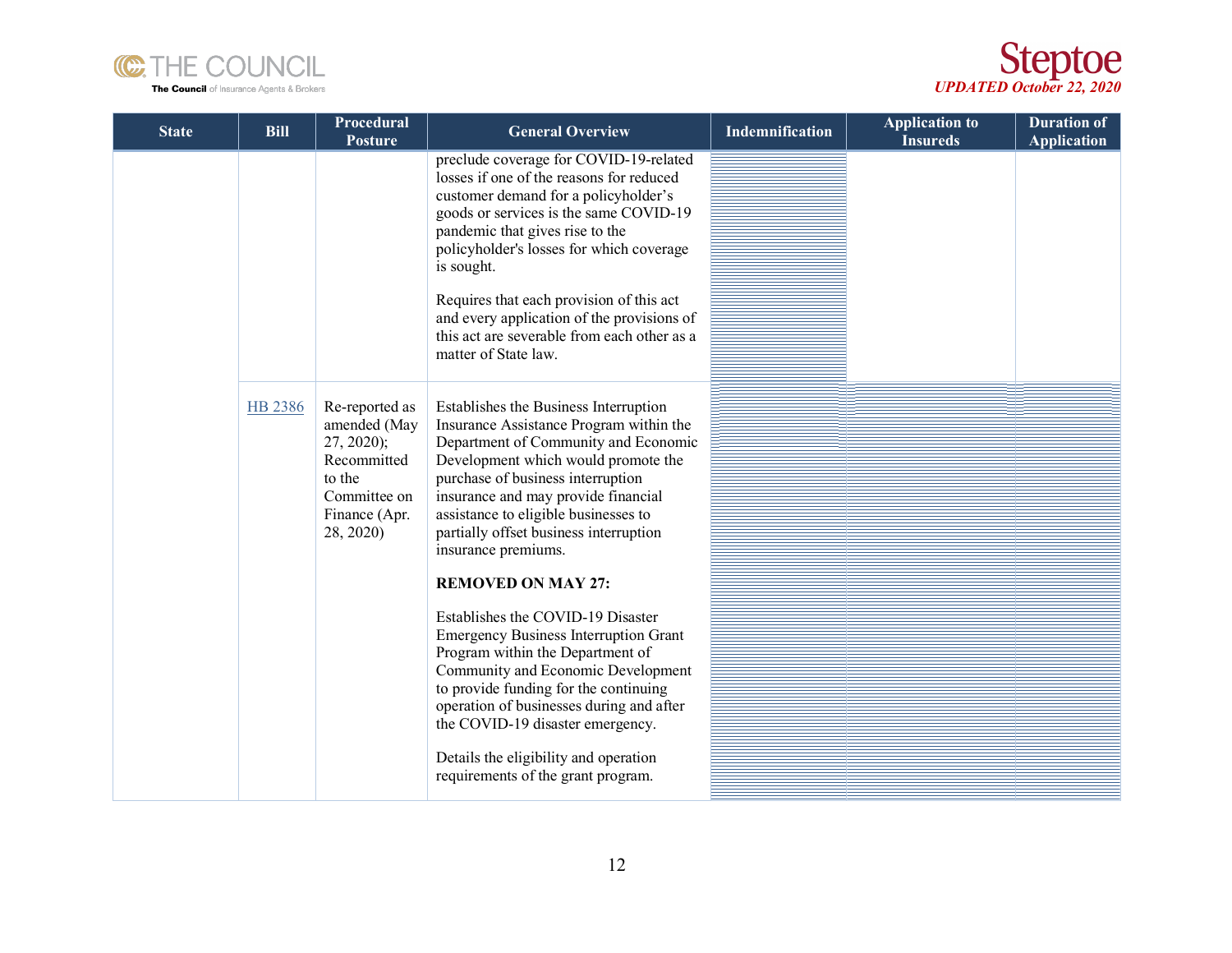



| <b>State</b> | <b>Bill</b>    | <b>Procedural</b><br><b>Posture</b>                                               | <b>General Overview</b>                                                                                                                                                                                                                                                                                                                                                                                                                                                                                                                                                                                                                                                                                                                                                                                                                                                                                                                                                                 | Indemnification                                                                                                                                                                                                                                                                   | <b>Application to</b><br><b>Insureds</b>                                                                                                                                                                                                                                                                                                                                                 | <b>Duration of</b><br><b>Application</b>                                                                                                                                                                                                                                                                                 |
|--------------|----------------|-----------------------------------------------------------------------------------|-----------------------------------------------------------------------------------------------------------------------------------------------------------------------------------------------------------------------------------------------------------------------------------------------------------------------------------------------------------------------------------------------------------------------------------------------------------------------------------------------------------------------------------------------------------------------------------------------------------------------------------------------------------------------------------------------------------------------------------------------------------------------------------------------------------------------------------------------------------------------------------------------------------------------------------------------------------------------------------------|-----------------------------------------------------------------------------------------------------------------------------------------------------------------------------------------------------------------------------------------------------------------------------------|------------------------------------------------------------------------------------------------------------------------------------------------------------------------------------------------------------------------------------------------------------------------------------------------------------------------------------------------------------------------------------------|--------------------------------------------------------------------------------------------------------------------------------------------------------------------------------------------------------------------------------------------------------------------------------------------------------------------------|
|              | <b>SB</b> 1114 | Referred to the<br>Committee on<br>Banking and<br>Insurance<br>(Apr. 15,<br>2020) | Requires a policy of insurance insuring<br>against a loss related to property<br>damage—including the loss of use, loss of<br>occupancy, and business interruption-to<br>be construed to include among the<br>covered perils coverage for loss or<br>property damage due to COVID-19 and<br>coverage for loss due to a civil authority<br>order related to the declared disaster<br>emergency and exigencies caused by<br>COVID-19.<br>Does not apply to certain lines of<br>insurance (e.g., life, annuity, health, or<br>disability insurance; mortgage guaranty,<br>financial guaranty, or other forms of<br>insurance offering protection against<br>investment risks; fidelity or surety bonds;<br>credit insurance, vendors' single interest<br>insurance or collateral protection<br>insurance; title insurance; ocean marine<br>insurance; insurance provided or<br>guaranteed by a governmental entity;<br>workers' compensation and employer's<br>liability insurance; etc.). | Requires the<br>coverage to<br>indemnify the<br>insured for losses<br>related to the<br>declared disaster<br>emergency subject<br>to the policy limits<br>for loss of<br>business or<br>business<br>interruption and<br>subject to the<br>maximum<br>individual policy<br>limits. | Applies at 100%<br>coverage levels to<br>"small businesses" (i.e.,<br>qualifies as a small<br>business under SBA<br>regulations or has<br>received or will receive<br>funding through a<br>program administered<br>by the SBA).<br>Provides that insureds<br>not classified as small<br>businesses will receive<br>75% of the policy limit<br>for eligible claims for<br>covered losses. | Applies to<br>active<br>insurance<br>policies with<br>effective<br>dates prior to<br>March 6,<br>2020 and to<br>insurance<br>companies<br>providing<br>coverage<br>against loss<br>or damage to<br>property<br>(including the<br>loss of use,<br>loss of<br>occupancy,<br>and business<br>interruption<br>in the state). |
|              | HB 2372        | Referred to<br>Committee on<br>Insurance<br>(Apr. 3, 2020)                        | Requires an insurance policy that insures<br>against loss or damage to property, which<br>includes the loss of use, loss of<br>occupancy, and business interruption, in<br>force on March 6, 2020 to be construed to<br>include among the covered perils under<br>the insurance policy coverage for business<br>interruption due to global virus<br>transmission or pandemic.                                                                                                                                                                                                                                                                                                                                                                                                                                                                                                                                                                                                           | Requires the<br>coverage to<br>indemnify the<br>insured of an<br>insurance policy,<br>subject to the<br>broadest or<br>greatest limit and<br>lowest deductible<br>afforded to<br>business                                                                                         | Applies to an insurance<br>policy that is issued to<br>an insured of an<br>insurance policy if the<br>insured has fewer than<br>100 eligible employees<br>(i.e., a full-time<br>employee who works a<br>normal work week of<br>$25+ hours$ ).                                                                                                                                            | Applies to<br>insurance<br>policies that<br>were active<br>on March 6,<br>2020.                                                                                                                                                                                                                                          |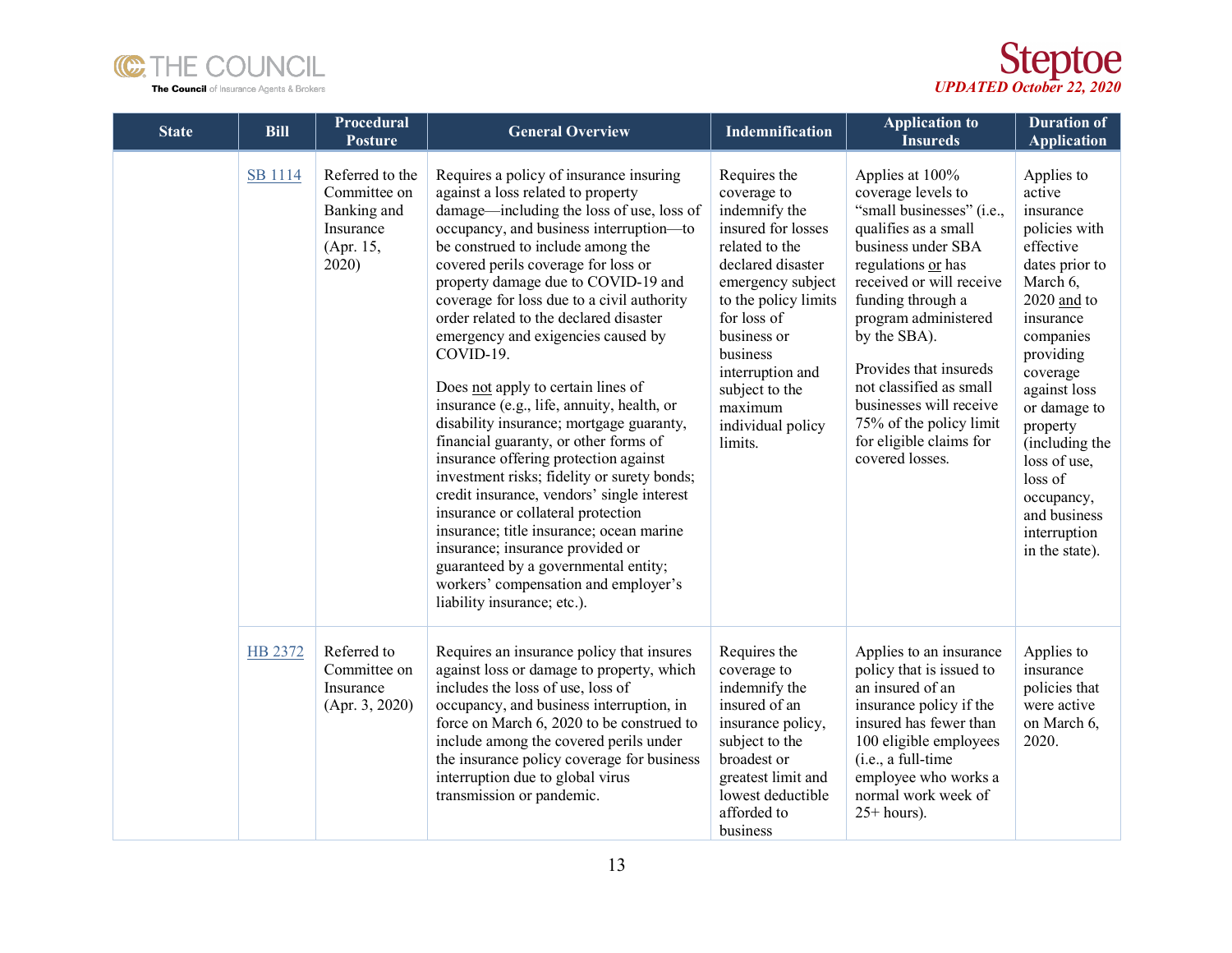



| <b>State</b>        | <b>Bill</b> | Procedural<br><b>Posture</b>                                                               | <b>General Overview</b>                                                                                                                                                                                                                                                                                                                                                                                                                                                                                                                                                                                                                                                                                                                                                           | Indemnification                                                                                                                                                                                                 | <b>Application to</b><br><b>Insureds</b>                                                               | <b>Duration of</b><br><b>Application</b>                                                                                                                                |
|---------------------|-------------|--------------------------------------------------------------------------------------------|-----------------------------------------------------------------------------------------------------------------------------------------------------------------------------------------------------------------------------------------------------------------------------------------------------------------------------------------------------------------------------------------------------------------------------------------------------------------------------------------------------------------------------------------------------------------------------------------------------------------------------------------------------------------------------------------------------------------------------------------------------------------------------------|-----------------------------------------------------------------------------------------------------------------------------------------------------------------------------------------------------------------|--------------------------------------------------------------------------------------------------------|-------------------------------------------------------------------------------------------------------------------------------------------------------------------------|
|                     |             |                                                                                            | Allows insurers to apply to the<br>Department of Insurance for<br>reimbursement for claims paid and<br>provides guidance to the Department for<br>how to make such reimbursements.                                                                                                                                                                                                                                                                                                                                                                                                                                                                                                                                                                                                | interruption<br>coverage under the<br>insurance policy,<br>for any loss of<br>business or<br>business<br>interruption for the<br>duration of the<br>declaration of<br>disaster<br>emergency in<br>Pennsylvania. |                                                                                                        |                                                                                                                                                                         |
| <b>Rhode Island</b> | HB 8079     | Introduced;<br>referred to the<br>House<br>Committee on<br>Corporations<br>(Jun. 19, 2020) | Requires every policy insuring against<br>loss or damage to property to cover<br>business interruption resulting directly or<br>indirectly from COVID-19 and all<br>mutated forms of COVID-19.<br>Provides that any business lost due to<br>COVID-19 shall be construed as a direct<br>physical loss or damage to the insured.<br>Provides that insurers cannot deny claims<br>for the loss of use and occupancy and/or<br>business interruption due to COVID-19,<br>even if the policy omits language<br>regarding a pandemic or virus, or the<br>policy excludes:<br>Losses resulting from a virus; or<br>$\bullet$<br>Collection under the policy<br>$\bullet$<br>where there is no physical<br>damage to the property of the<br>insured or to any other relevant<br>property. | Indemnifies the<br>insured for losses<br>incurred during<br>the state of<br>emergency.                                                                                                                          | Applies only to policies<br>issued to insureds with<br>150 or fewer full-time<br>equivalent employees. | Applies<br>retroactively<br>to policies in<br>force on or<br>before March<br>9, 2020 and is<br>effective until<br>the rescission<br>of the<br>emergency<br>declaration. |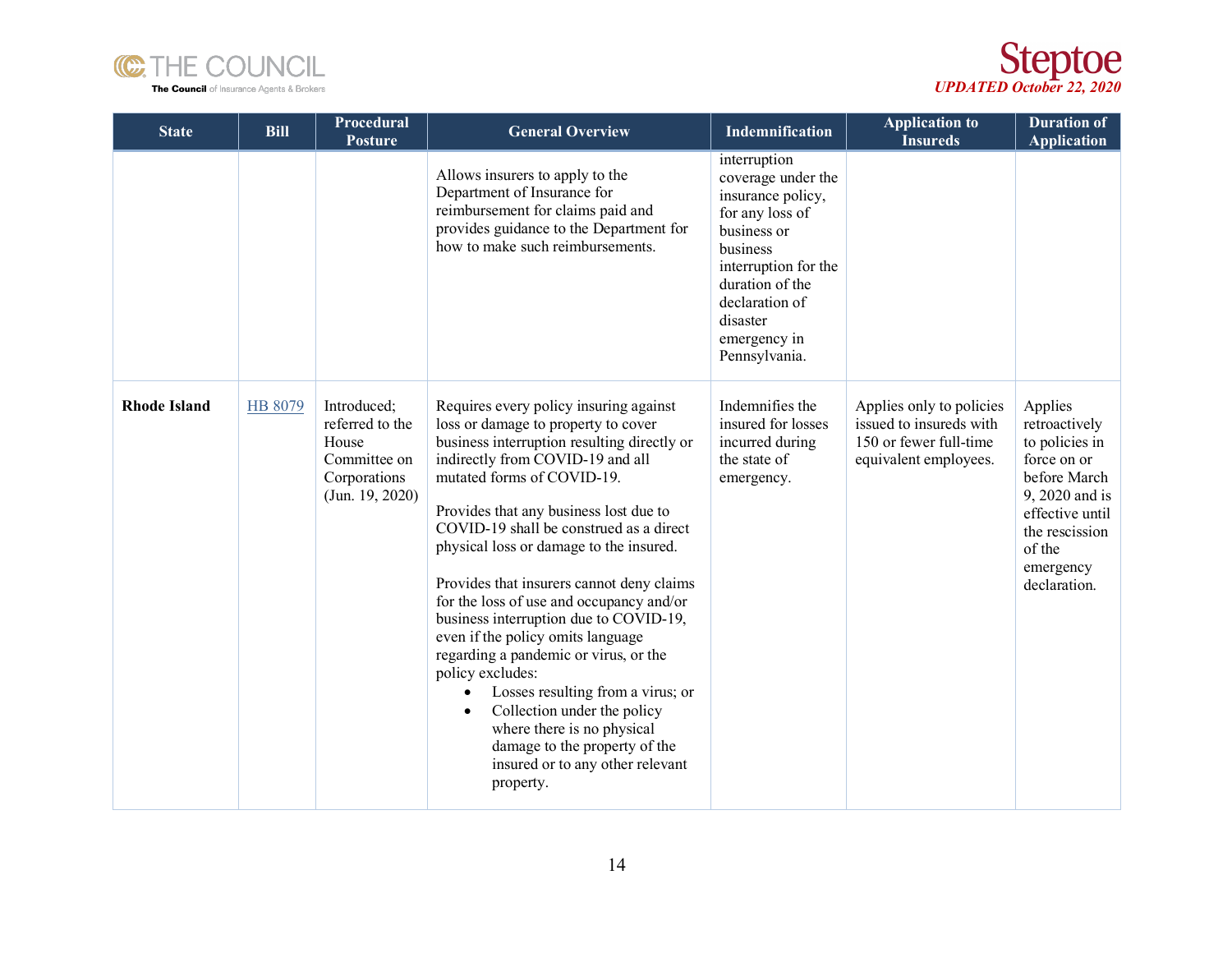



| <b>State</b>          | <b>Bill</b>    | Procedural<br><b>Posture</b>                                                                 | <b>General Overview</b>                                                                                                                                                                                                                                                                                                                                                                                                                                                                                                                                                                                                                                                                                | Indemnification                                                                                                                                                  | <b>Application to</b><br><b>Insureds</b>                                                                                                                                                   | <b>Duration of</b><br><b>Application</b>                                                                                                                                                                                              |
|-----------------------|----------------|----------------------------------------------------------------------------------------------|--------------------------------------------------------------------------------------------------------------------------------------------------------------------------------------------------------------------------------------------------------------------------------------------------------------------------------------------------------------------------------------------------------------------------------------------------------------------------------------------------------------------------------------------------------------------------------------------------------------------------------------------------------------------------------------------------------|------------------------------------------------------------------------------------------------------------------------------------------------------------------|--------------------------------------------------------------------------------------------------------------------------------------------------------------------------------------------|---------------------------------------------------------------------------------------------------------------------------------------------------------------------------------------------------------------------------------------|
|                       |                |                                                                                              | Allows insurers to apply to the department<br>of business regulation for relief and<br>reimbursement from funds collected and<br>made available for this purpose.                                                                                                                                                                                                                                                                                                                                                                                                                                                                                                                                      |                                                                                                                                                                  |                                                                                                                                                                                            |                                                                                                                                                                                                                                       |
|                       | <b>HB 8064</b> | Introduced;<br>referred to the<br>House<br>Committee on<br>Corporations<br>(Jun. 18, 2020)   | Provides that businesses that suffer losses<br>due to an interruption as a result of<br>COVID-19 may recover those losses from<br>their insurer if they had a policy of<br>business interruption insurance in force on<br>March 9, 2020.<br>Allows insurers to apply to the department<br>of business regulation insurance division<br>for relief and reimbursement from funds<br>collected and made available for this<br>purpose.                                                                                                                                                                                                                                                                    | Indemnifies the<br>insured for losses<br>incurred during<br>the state of<br>emergency.                                                                           | A business would be<br>eligible for recovery if<br>they have less than 100<br>employees in the state<br>that work 25 or more<br>hours a week to qualify<br>for recovery under this<br>act. | Applies<br>retroactively<br>to policies in<br>force on or<br>after March<br>9, 2020.                                                                                                                                                  |
| <b>South Carolina</b> | <b>SB 1188</b> | Introduced;<br>referred to the<br>Committee on<br>Banking and<br>Insurance<br>(Apr. 8, 2020) | Requires every policy of insurance in<br>force insuring against loss or damage to<br>property, notwithstanding its terms, that<br>includes a loss of use, loss of occupancy,<br>or business interruption to be construed to<br>include, among the covered perils under<br>the policy, coverage for loss of use, loss of<br>occupancy, or business interruption,<br>directly or indirectly resulting from<br>COVID-19, including all mutated forms<br>of the COVID-19 virus.<br>Provides that no insurer may deny a claim<br>for a loss of use, loss of occupancy, or<br>business interruption, with respect to<br>COVID-19, including, but not limited to,<br>attempted insurer denials on account of: | Provides that the<br>coverage required<br>is subject to any<br>monetary limits of<br>the policy and any<br>maximum length<br>of time set forth in<br>the policy. | Applies only to policies<br>issued to insureds with<br>150 or fewer full-time<br>equivalent employees in<br>the state.                                                                     | Applies to<br>policies that<br>are in force<br>on the<br>effective date<br>of the<br>legislation or<br>become<br>effective<br>prior to the<br>date on which<br>the South<br>Carolina state<br>of emergency<br>declaration<br>expires. |